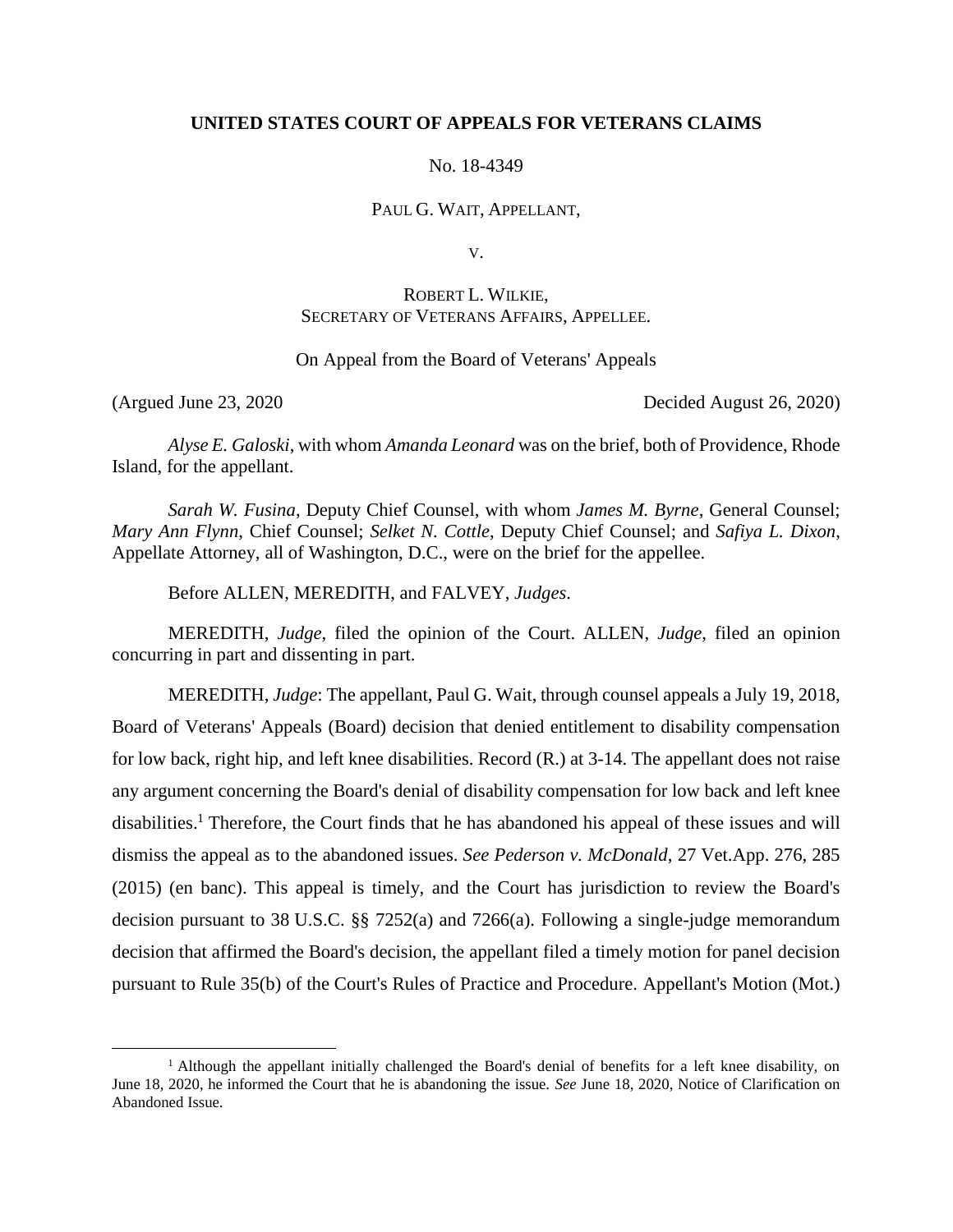for Panel Decision at 1. The Court granted the appellant's motion for panel decision, withdrew its single-judge decision, and allowed both parties to submit additional pleadings addressing the issues raised by the motion: What is necessary for a claimant to demonstrate that "[his or] her pain reaches the level of a functional impairment of earning capacity" to constitute a disability pursuant to *Saunders v. Wilkie*, 886 F.3d 1356, 1368 (Fed. Cir. 2018), and relatedly, whether VA's regulations contemplate, as a matter of law, the level of functional impairment of earning capacity necessary to constitute a disability? For the reasons discussed below, the Court will affirm the Board's decision denying entitlement to disability compensation for a right hip disability.

### **I. BACKGROUND**

The appellant served on active duty in the U.S. Army from January 1986 to January 1989 and from April to June 2008, when he was medically discharged from service. R. at 1442, 1604. He also served in the Army Reserve from 1989 to 1994, including a period of active duty from February to May 1991. R. at 1443, 1447.

A June 10, 2008, service treatment record reflects the appellant's complaint of right hip pain for the past 2 ½ weeks, with pain rated at 7 on a scale of 10 and with pain increasing with activity. R. at 1684. Examination revealed right hip joint pain and stiffness with soft tissue pain, deep pain in the greater trochanter, hip flexor tenderness, and pain on active external rotation, but no hip weakness, dislocation, or tenderness with ambulation. R. at 1684, 1686. Additionally, the appellant complained of right toe pain and deformities and abnormalities of the right toes. R. at 1684, 1686.

A report of medical assessment completed 3 days later includes the appellant's report that his ability to work in his primary military specialty was limited by right foot pain or a bunion. R. at 1592. Later that month, a physician with the Entrance Physical Standards Board recommended that the appellant be separated from service as a result of a right great toe bunion, R. at 1611, and the appellant signed a statement that he was being discharged for right foot pain, R. at 1589.

The appellant filed a claim for disability compensation for a right hip disability in January 2013. R. at 2975. VA treatment records from the following month reflect his complaints of low back and right hip pain that worsens with sitting and standing too long and interferes with his quality of daily life by impacting his sleep, general activity, and mobility, R. at 2818; significant tenderness in his right hip, which he attributes to strenuous training during service in 2008, R. at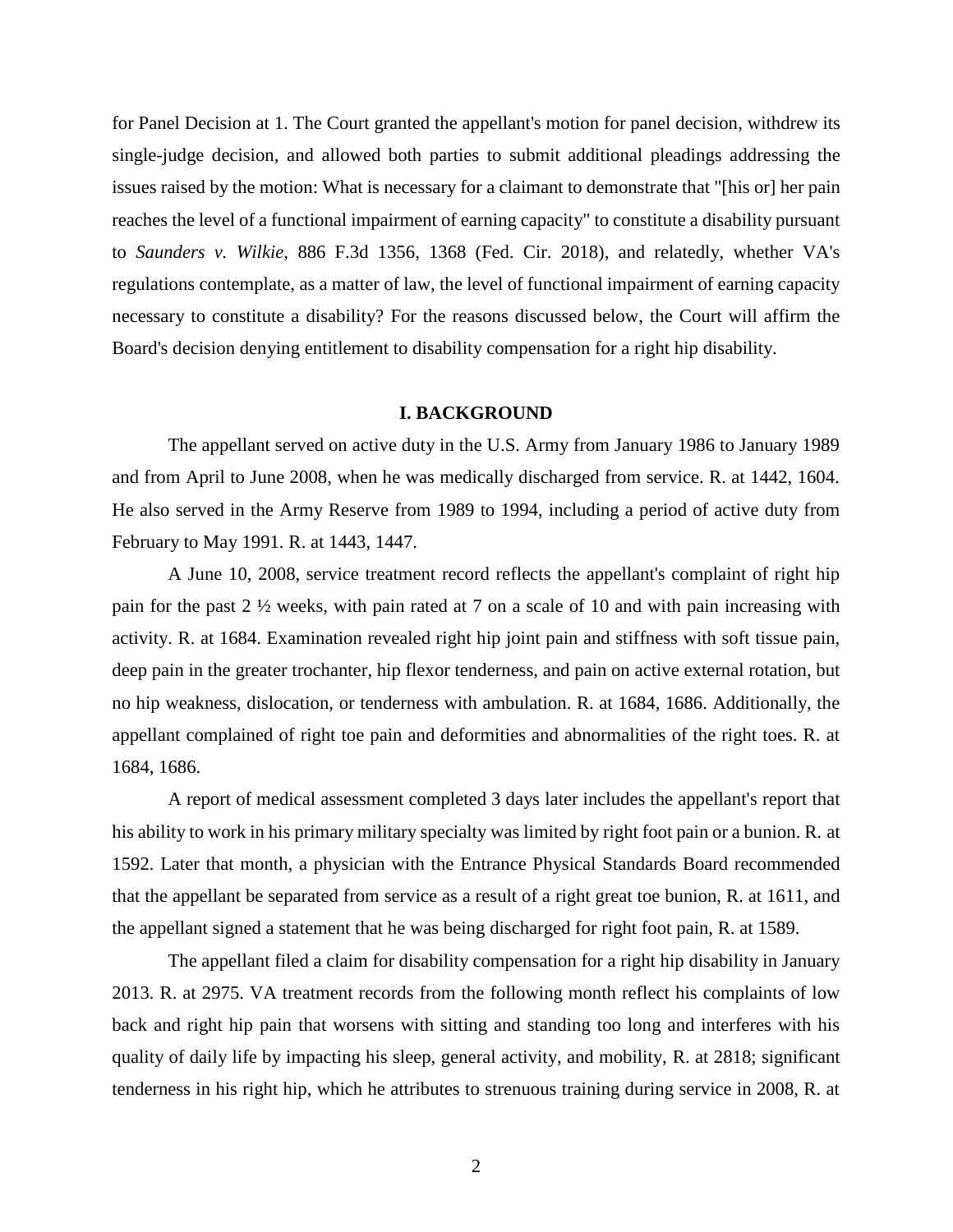2810; and "chronic back/left knee/right hip pain from [a] 2008 injury," significant pain that prevented him from sleeping more than intermittently the previous night, and problems sitting due to pain, R. at 2741.

VA treatment records further reflect that, in May 2013, the appellant complained of sharp and aching pain in his right hip that does not tingle or radiate but improves when he walks. R. at 2632-33. During a June 2013 VA pain management consultation, he reported chronic back, right hip, and left leg pain and that symptoms worsen with sitting and lying down. R. at 2513. The examiner's impression was "[r]ight [h]ip pain, normal x-rays." R. at 2516. Later that month, a VA regional office (RO) denied the appellant's claim because there was no evidence of a diagnosed disability. R. at 2480-83. The appellant disagreed with the decision and ultimately perfected an appeal to the Board. R. at 893, 930-58, 2328.

In July and August 2013, he visited an emergency room for chronic pain issues related to left hip pain that radiates to his left knee, localized right hip pain, and lower back pain radiating down both legs, and complained of lower back and left knee pain worsened by sitting and lying down. R. at 296, 1879, 1911. The RO subsequently continued the denial of the appellant's claim. R. at 1831-35. The appellant noted his ongoing disagreement, asserting that his service treatment records show that his right hip condition was "incurred while in service." R. at 1692.

On July 19, 2018, the Board denied entitlement to disability compensation for a right hip disability. R. at 3-14. The Board initially found that "the medical evidence does not reflect a current clinical diagnosis for the [appellant's] right hip" and that, although he is "competent to relate symptomatology such as pain[,] . . . he is not competent to diagnose the condition because he does not possess the requisite medical training or expertise." R. at 8-9. The Board then acknowledged that, under *Saunders*, if "pain alone results in functional impairment that affects earning capacity, . . . it can constitute a disability." R. at 9. However, the Board found that the appellant's right hip pain did not "rise[] to the level of a disability under *Saunders*," explaining as follows:

While the [appellant] has credibly reported right hip pain since 2013, the Board finds that the pain has at no time been so severe as to cause functional impairment affecting his earning capacity. A May 2013 VA treatment record reported that the [appellant] could walk normally despite his right hip pain, and an August 2013 VA treatment record shows that [he] had normal range of motion for all extremities.

*Id.* The Board concluded that, without a current disability, "there can be no valid claim for service connection." *Id.* This appeal followed.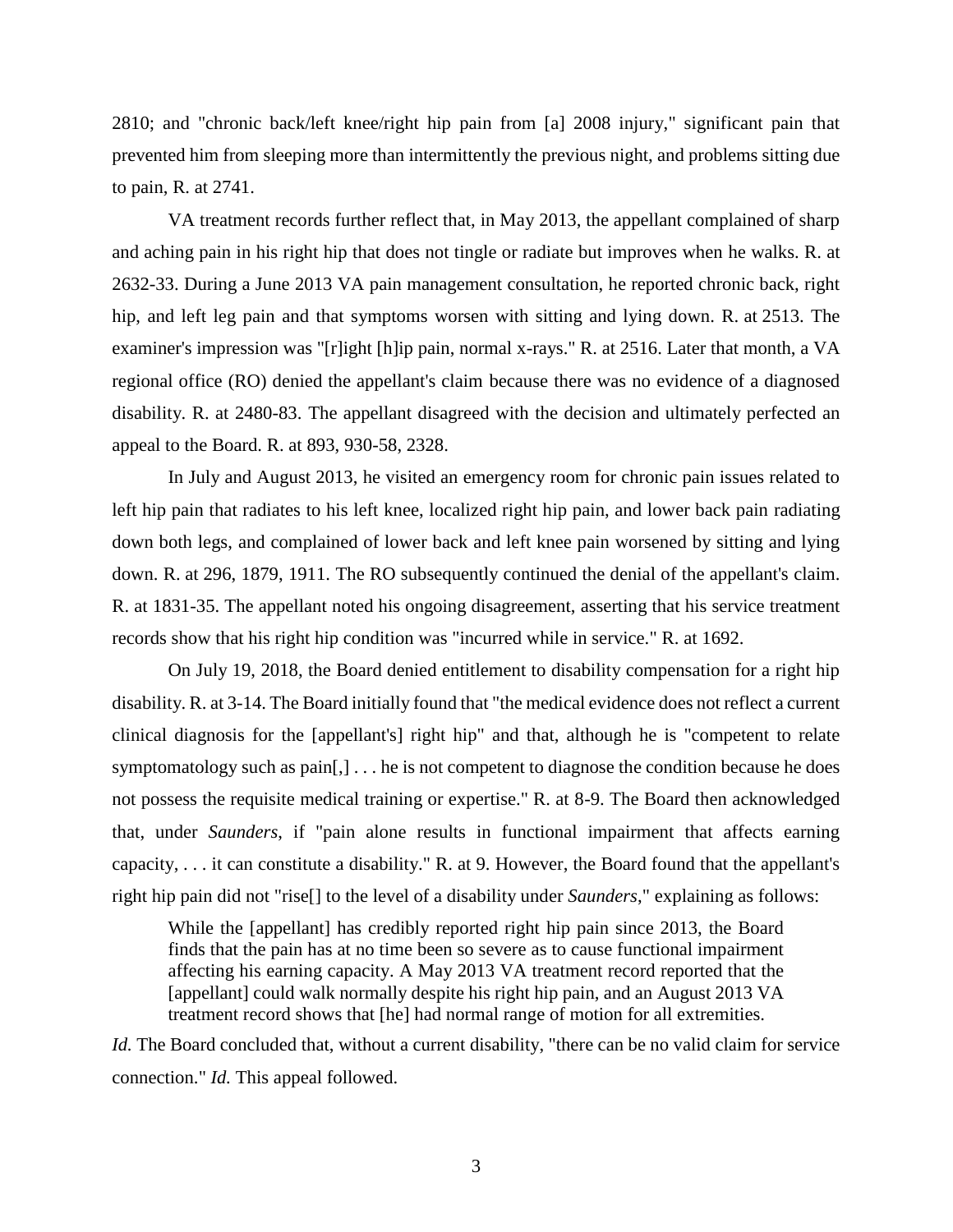### **II. ANALYSIS**

## A. Parties' Arguments

In his opening brief, the appellant argued that the Board provided inadequate reasons or bases for concluding that he does not have a current right hip disability because it failed to consider favorable evidence reflecting that his "hip pain was so severe that it impaired his ability to sit, lay down, and sleep" and did not adequately explain why his hip pain does not cause a functional impairment in earning capacity. Appellant's Brief (Br.) at 8-9 (citing R. at 1879, 2513, 2741); *see id.* at 10-11 (citing R. at 296, 362, 2810, 2818). He contended that "[t]he Board's failure to appropriately account for [this evidence of] functional loss . . . was prejudicial . . . because VA has recognized that sitting and sleeping impairments impact earning capacity." *Id.* at 9 (citing 38 C.F.R. § 4.45 (2018) and diagnostic codes contemplating difficulty sleeping).

In response, the Secretary asserted that the Board adequately addressed the postservice treatment records; noted that disability ratings for the hip measure functional impairment in terms of range of motion; and argued that the treatment records do not show hip pain as alleged by the appellant. Secretary's Br. at 4-6. The Secretary urged the Court to affirm the Board's decision.

In his reply brief, the appellant asserted that, pursuant to *Saunders*, pain alone can be a functional impairment. Reply Br. at 1. He further argued that it follows from 38 C.F.R. § 4.59, which instructs that "[t]he intent of the [rating] schedule is to recognize [actually] painful motion with joint or periarticular pathology as productive of [a] disability" and provides for a minimum compensable rating, "that hip pain alone rises to the level of a functional impairment," even if it is unaccompanied by limitation of motion. *Id.* at 3.

In his motion for panel decision, the appellant clarified his reliance on VA's regulations as demonstrating functional impairment. Mot. at 1-2. He maintained that "VA's regulations contemplate, as a matter of law, the level of functional impairment of earning capacity necessary to establish a disability under *Saunders*, such that [his] reference to . . . regulations" that compensate sleep apnea, chronic sleep impairment, and pain was "sufficient to show that [his] pain and its resulting effects constitutes a disability for VA purposes." *Id.* at 5. Additionally, he asserted that *Saunders* does not require that he submit "vocational or economic evidence that his pain and sleep impairment affect *his* occupational functioning." *Id.* at 3 (emphasis added).

The Court granted the motion for panel review, afforded the Secretary the opportunity to respond to the merits of the arguments raised in the motion, and allowed the appellant to reply.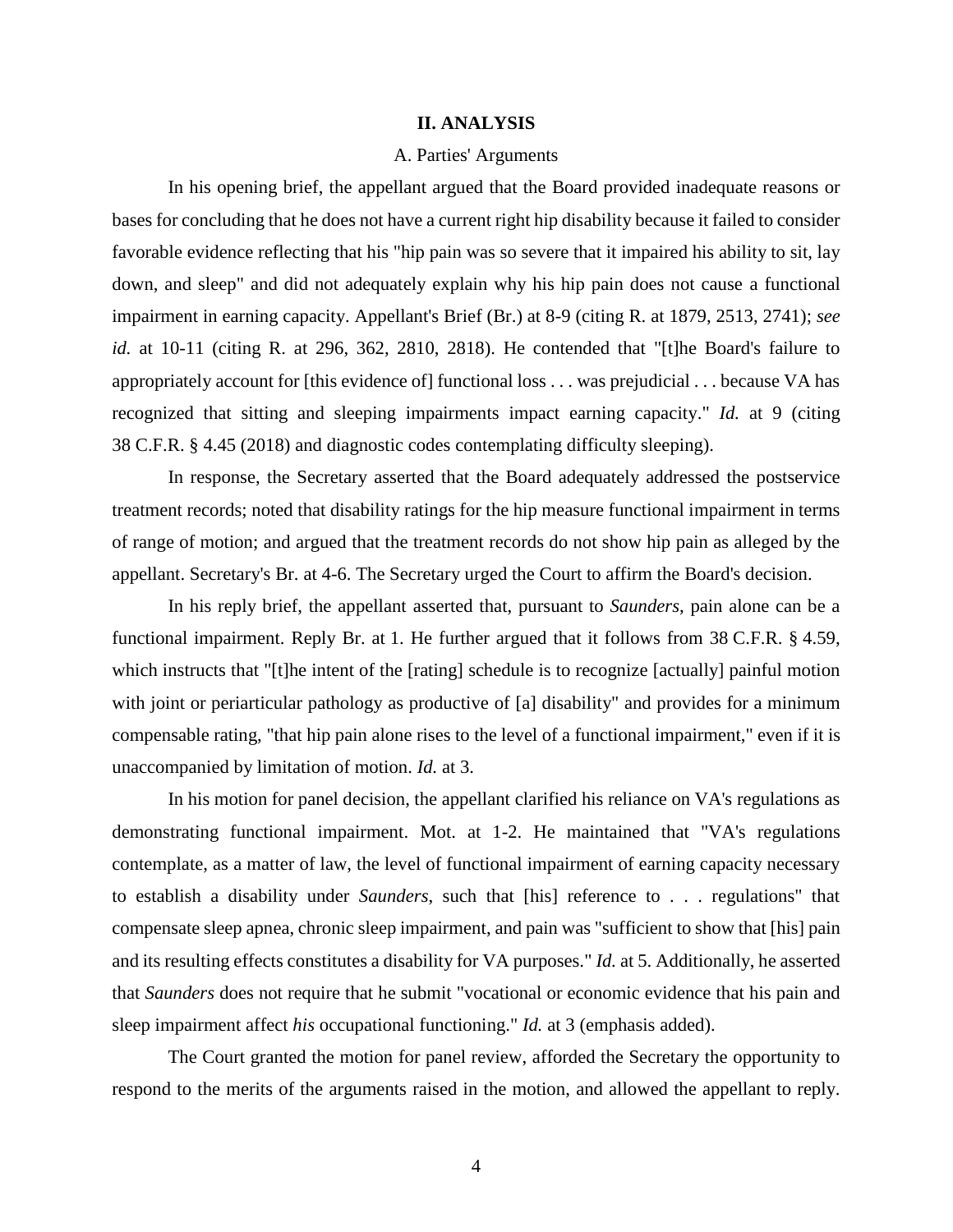The Secretary argued that nothing in VA's rating schedule allows the appellant to forego the requirement that he establish that his right hip pain results in functional impairment that impairs his occupational functioning. Secretary's Response (Secretary's Resp.) to the Court's Dec. 26, 2019, Order at 1. As support, the Secretary noted that, in *Saunders*, the U.S. Court of Appeals for the Federal Circuit (Federal Circuit) included an important caveat at the end of its decision: "We do not hold that a veteran could demonstrate service connection simply by asserting subjective pain," *Saunders*, 886 F.3d at 1367; rather, "'a veteran will need to show that [his or] her pain reaches the level of a functional impairment of earning capacity.'" Secretary's Resp. at 2 (quoting *Saunders*, 886 F.3d at 1367-68). Thus, the Secretary asserted that, although 38 C.F.R. §§ 4.40, 4.45, and 4.59 contemplate pain and interference with sitting or lying down as possible manifestations of functional loss, it does not follow that any such evidence necessarily rises to the level of impairment of earning capacity. *Id.* at 7-11. He similarly maintained that the appellant's mere reference to 38 C.F.R. §§ 4.71a, Diagnostic Code (DC) 5025 (fibromyalgia), 4.97, DC 6847 (sleep apnea), and 4.130 (mental health conditions), which refer to sleep or sleep-related symptomatology, is not adequate to demonstrate that his pain and alleged sleep impairment rise to the level of a disability under 38 U.S.C. § 1110. *Id.* at 4-7, 12.

The appellant argued in response that "VA's regulations, by definition, are its finding as to the level of functional impairment caused by a disability." Appellant's Reply at 1-2 (citing 38 C.F.R. § 4.1 (2020) ("The percentage ratings represent as far as can practicably be determined the average impairment in earning capacity resulting from such diseases and injuries and their residual conditions in civil occupations.")); *see* 38 U.S.C. § 1155. He further noted that "the Secretary[, in *Saunders*,] conceded that VA regulations invoke functional limitation as the indicator of reduced earning capacity and the barometer of disability." *Id.* at 5 (citing *Saunders*, 886 F.3d at 1362). Thus, he averred that his pain does not need to be compensable or result in functional loss to constitute a disability. *Id.* at 3-4. Rather, his hip pain and resulting difficulties with sitting and sleeping *equate* to functional impairment of earning capacity by virtue of regulations that establish that such difficulties constitute functional impairment as a matter of law. *Id.* at 5.

At oral argument, the appellant modified the argument raised in his motion for panel review and subsequent pleading. He no longer argued that VA regulations as a matter of law establish a disability. Oral Argument (OA) at 12:20-13:00, [http://www.uscourts.cavc.gov/oral\\_arguments\\_](http://www.uscourts.cavc.gov/oral_arguments_audio.php)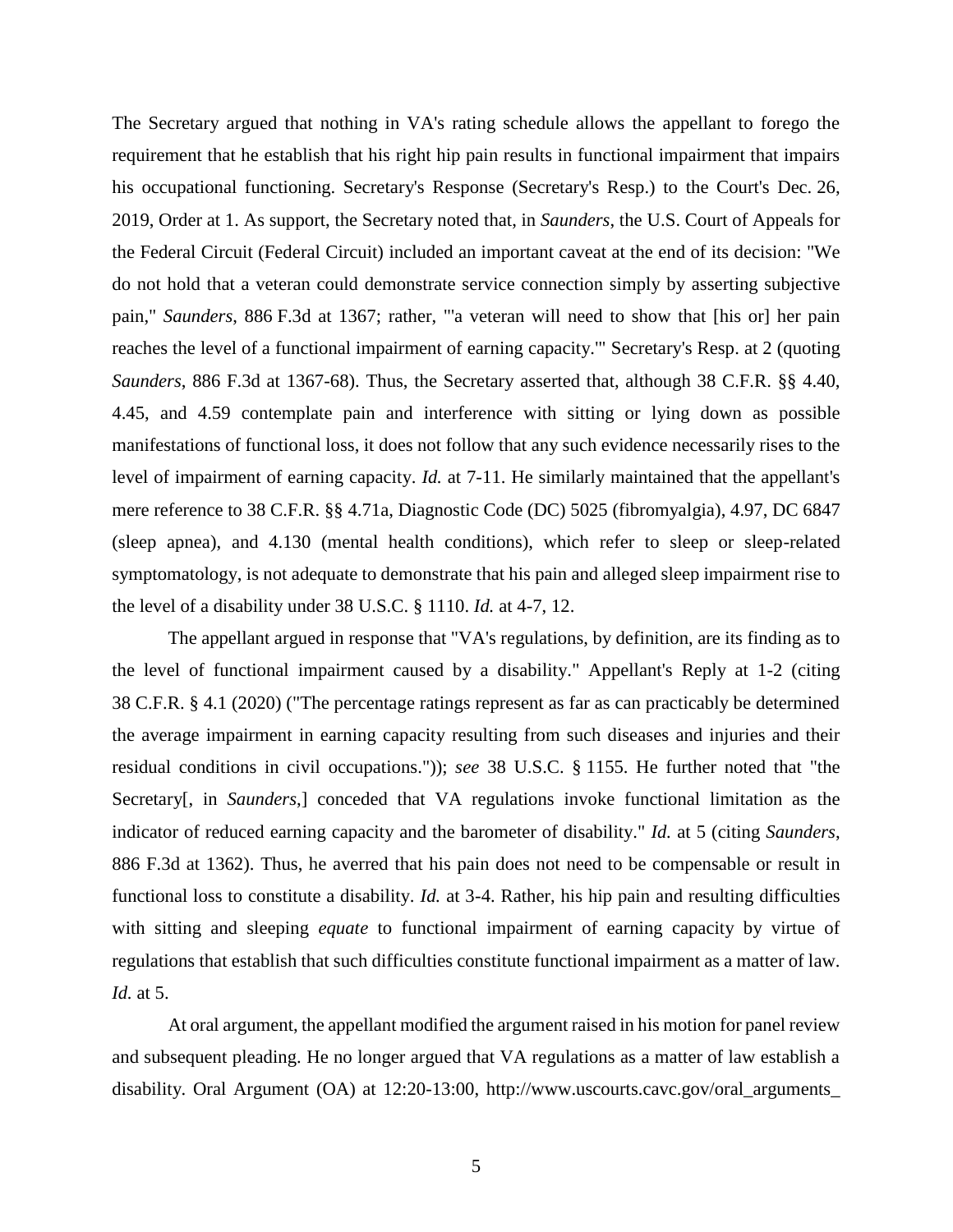[audio.php.](http://www.uscourts.cavc.gov/oral_arguments_audio.php) Instead, he asserted that the rating schedule may serve as an indicator that VA generally recognizes certain functional impairments—here, pain and sleep impairment—as affecting earning capacity, but that the Board would have to determine factually whether the appellant's pain and sleep impairment rises to the level of a functional impairment in earning capacity. *Id.* at 13:30-13:55, 13:57-15:18, 18:00-19:15; *see id.* at 10:53-10:59 (stating that *Saunders* "recognizes that not all pain is a disability"). Although he maintained that a claimant would not need to show that he or she meets specific rating criteria, he averred that the rating schedule may inform the threshold determination as to whether VA recognizes certain types of impairments as limiting earning capacity. *Id.* at 18:00-19:15. He asked the Court to remand the matter for the Board to determine whether his pain and sleep difficulties amount to a functional impairment in earning capacity. *Id.* at 7:46-8:06, 20:00-20:27. And, when asked whether he was still asserting that his hip pain interfered with sitting, he admitted that the record is not clear as to that matter and suggested that VA had not fulfilled its duty to assist by developing evidence regarding his functional limitations. *Id.* at 40:30-41:35.

The Secretary agreed that VA's regulations are relevant and instructive with regard to whether certain manifestations may suggest functional impairment of earning capacity. *Id.* at 22:35-23:13, 30:40-32:03. He maintained, however, that the regulations are not dispositive or the end of the inquiry because the appellant bears the burden of showing not only that pain exists, but that the pain has an effect. *Id.* at 23:00-23:13. He argued therefore that the regulations do not establish functional impairment of earning capacity as a matter of law, *id.* at 31:53-32:00; instead, the Board must assess whether the appellant's pain resulted in functional impairment in earning capacity, which is a highly factual determination, *id.* at 30:00-30:15. Here, the Secretary argued that the Board made a plausible finding that the appellant's credible assertions of pain did not rise to that level. *Id.* at 30:18-30:35. He averred that the Board noted that the appellant's treatment records showed that he exhibited normal range of motion and could walk normally despite hip pain, and that the facts simply do not show sleep impairment as a result of hip pain that the Board needed to address. *Id.* at 32:50-33:17, 35:32-36:10. He concluded that the appellant has not shown that there was any other evidence that the Board needed to discuss, noting that the Board is presumed to have considered all the evidence and anything not discussed is too scant to warrant comment. *Id.* at 35:32-36:40.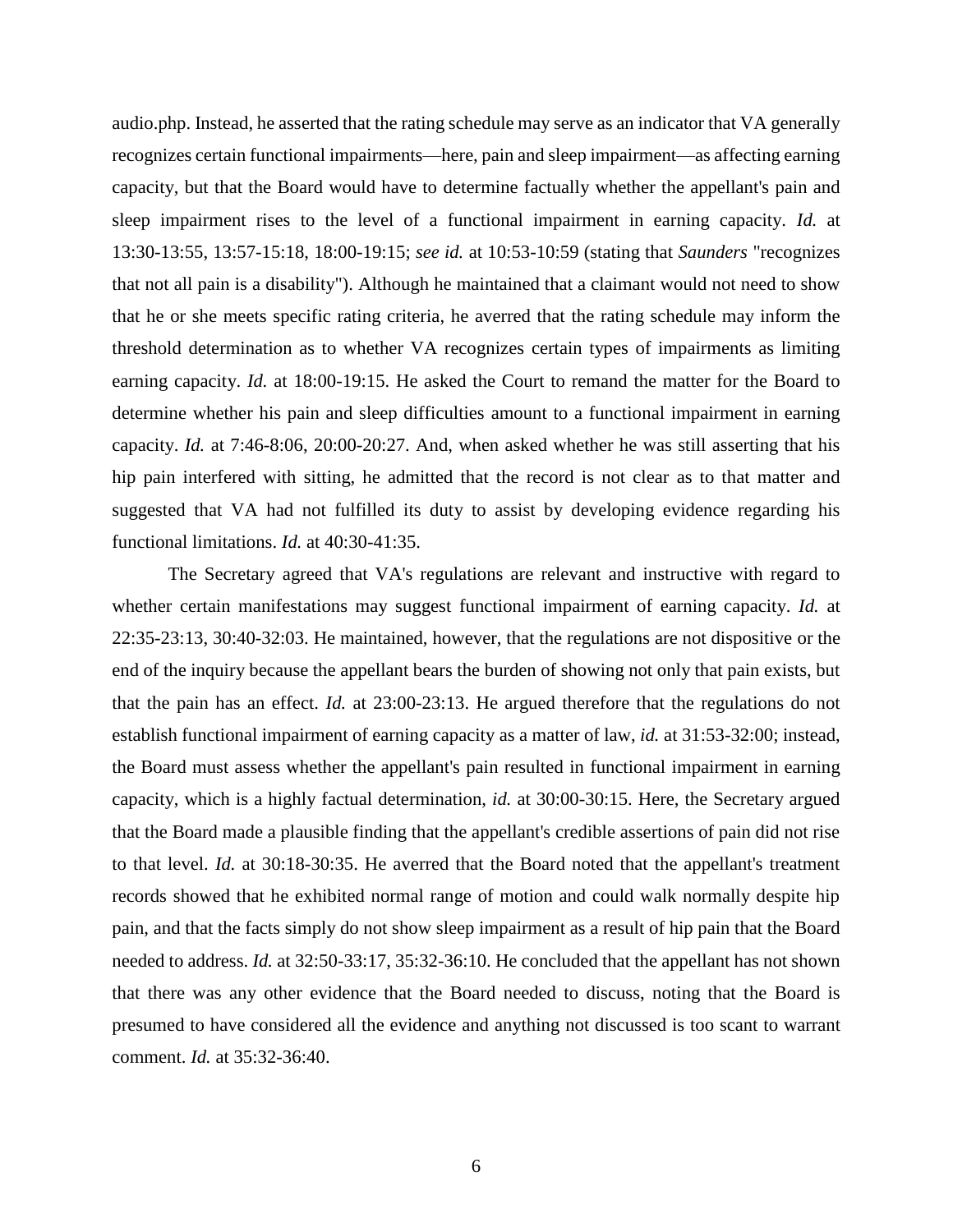#### B. Law

Grateful for their service, our Nation provides veterans compensation "[f]or disability resulting from personal injury suffered or disease contracted in line of duty, or for aggravation of a preexisting injury . . . or disease . . . in line of duty." 38 U.S.C. § 1110. Establishing that a disability is service connected for purposes of entitlement to VA disability compensation generally requires medical or, in certain circumstances, lay evidence of (1) a current disability, (2) incurrence or aggravation of a disease or injury in service, and (3) a nexus between the claimed in-service injury or disease and the current disability. *See* 38 U.S.C. § 1110; *Shedden v. Principi*, 381 F.3d 1163, 1166-67 (Fed. Cir. 2004); *see also Davidson v. Shinseki*, 581 F.3d 1313, 1316 (Fed. Cir. 2009); 38 C.F.R. § 3.303 (2020).

In *Saunders*, the Federal Circuit overruled nearly 20 years of precedent when it held that "pain in the absence of a presently-diagnosed condition can cause functional impairment," which may qualify as a "disability" under section 1110. 886 F.3d at 1368 (overruling *Sanchez-Benitez v. West*, 13 Vet.App. 282, 285 (1999), *appeal dismissed in part and vacated in part on other grounds sub nom. Sanchez-Benitez v. Principi*, 259 F.3d 1356 (Fed. Cir. 2001)). In reaching that determination, the Federal Circuit first examined the plain language of section 1110—VA's basic entitlement statute—and drew a distinction between the term "disability" and "disease or injury." *Id.* at 1362. In this regard, the Federal Circuit noted that section 1110 "imposes a requirement that a disability must result 'from personal injury suffered or disease contracted in line of duty, or for aggravation of a preexisting injury suffered or disease contracted in line of duty'" and that the "statute does not expressly define what constitutes a 'disability.'" *Id.* (quoting 38 U.S.C. § 1110).

Based on the parties' concessions, "'VA regulations [that] invoke functional limitation as the indicator of reduced earning capacity and the barometer of disability,'" *id.* (quoting Appellee Br. at 22), dictionary definitions of disability,<sup>2</sup> and the purpose of the rating schedule, the Federal Circuit held that "'disability' in [section] 1110 refers to the functional impairment of earning capacity, not the underlying cause of said disability." *Id.* at 1362-63; *see* 38 U.S.C. § 1155 (Authority for schedule for rating disabilities); 38 C.F.R. §§ 4.1 (Essentials of evaluative rating),

<sup>2</sup> 886 F.3d at 1362 (citing MERRIAM–WEBSTER'S COLLEGIATE DICTIONARY 354 (11th ed. 2014) (defining "disability" as "the condition of being disabled," that is, a "limitation in the ability to pursue an occupation because of a physical or mental impairment"); WEBSTER'S THIRD NEW INTERNATIONAL DICTIONARY 642 (1961) (defining "disability" as "the inability to pursue an occupation or perform services for wages because of physical or mental impairment"); DORLAND'S ILLUSTRATED MEDICAL DICTIONARY 526 (32d ed. 2012) (DORLAND'S) (defining "disability" as "an incapacity or lack of the ability to function normally; it may be either physical or mental or both")).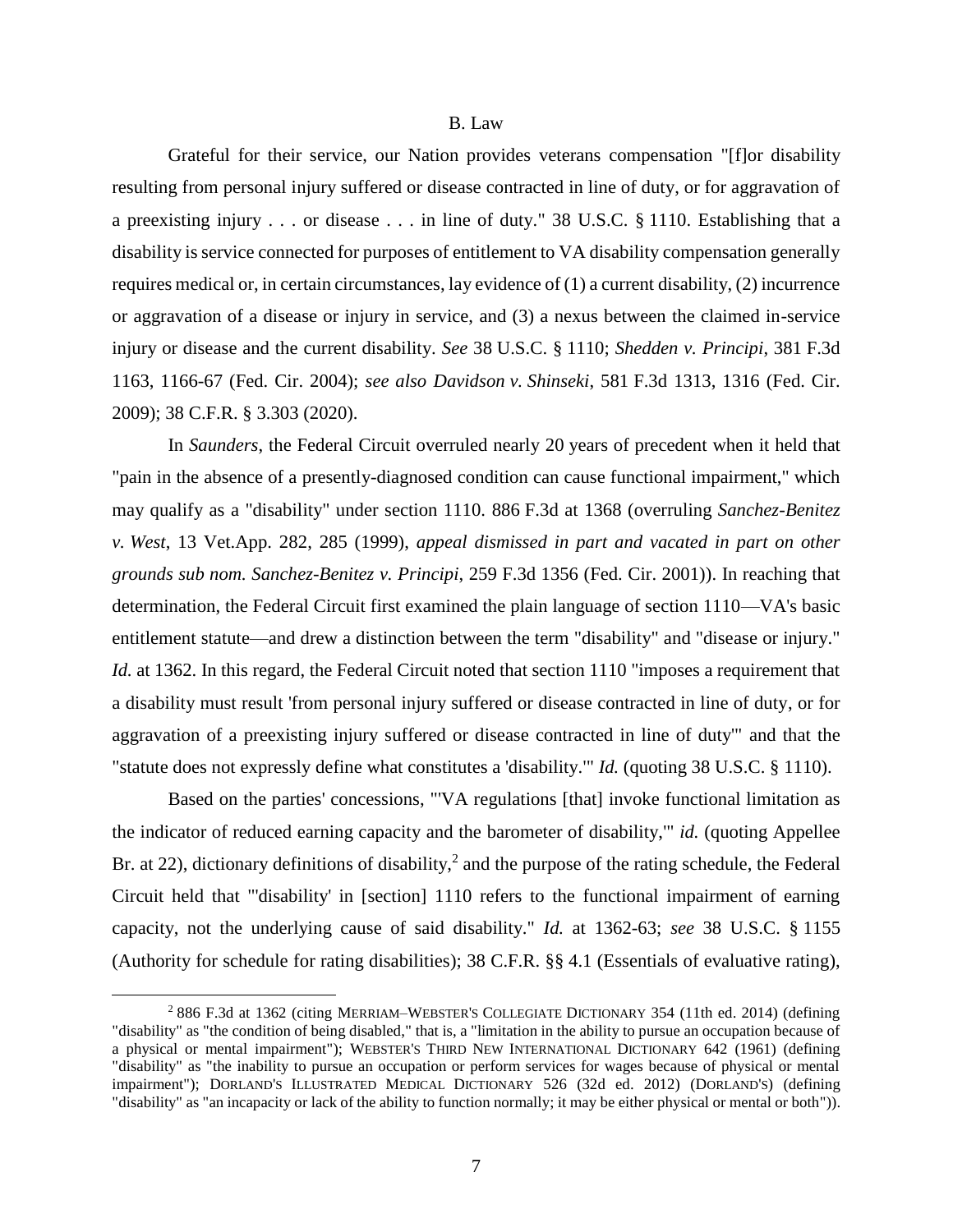4.10 (2017) (Functional impairment). With that understanding of the term disability, the Federal Circuit then turned to whether pain alone may serve as a functional impairment and thus qualify as a disability. *Id.* at 1363-64. Relying on *Dorland's* definition of "impairment"—"'any abnormality of, partial or complete loss of, or loss of the function of, a body part, organ, or system'"—and that pain was specifically listed as an example of an impairment, the Federal Circuit concluded "that pain is an impairment because it diminishes the body's ability to function" and the underlying pathology need not be diagnosed. *Saunders*, 886 F.3d at 1364 (quoting DORLAND'S at 922). The Federal Circuit drew further support from VA's regulations, specifically 38 C.F.R. §§ 4.40, 4.45, 4.56, 4.66, and 4.67, which treat pain as a form of functional loss, and stated that "these regulations indicate how . . . VA interprets the role of pain in assessing a disability, and thus they are relevant to the question of whether pain can be a disability." *Id.*

Finally, although the Federal Circuit rejected the notion that "pain must affect some aspect of the normal working movements of the body" or that it be "tied to physical evidence of a lack of functionality," it included a significant caveat at the end of its decision:

We do not hold that a veteran could demonstrate service connection simply by asserting subjective pain—to establish a disability, the veteran's pain must amount to a functional impairment. To establish the presence of a disability, a veteran will need to show that [his or] her pain reaches the level of a functional impairment of earning capacity.

*Id.* at 1366-68.

# C. Discussion

As indicated above, the central dispute in this case revolves around what is necessary for a claimant to demonstrate that "[his or] her pain reaches the level of a functional impairment of earning capacity." *Id.* at 1368. Prior to oral argument, the appellant maintained that "VA's regulations contemplate, as a matter of law, the level of functional impairment of earning capacity necessary to establish a disability" under *Saunders*. Mot. at 5. However, such a broad interpretation of *Saunders* is not supported by a plain reading of the decision. Although the Federal Circuit did not answer the precise question, there are a few points that we are able to extract from its decision to inform our analysis. First, *Saunders* expressly provides that subjective pain is not enough to establish the presence of a disability. 886 F.3d at 1367. The pain must amount to a functional impairment—i.e., diminish the body's ability to function. Second, by requiring that a veteran's pain "*reach*[] *the level* of a functional impairment of earning capacity," *id*. at 1368 (emphasis added), *Saunders* suggests that VA must undertake an individualized assessment, which includes a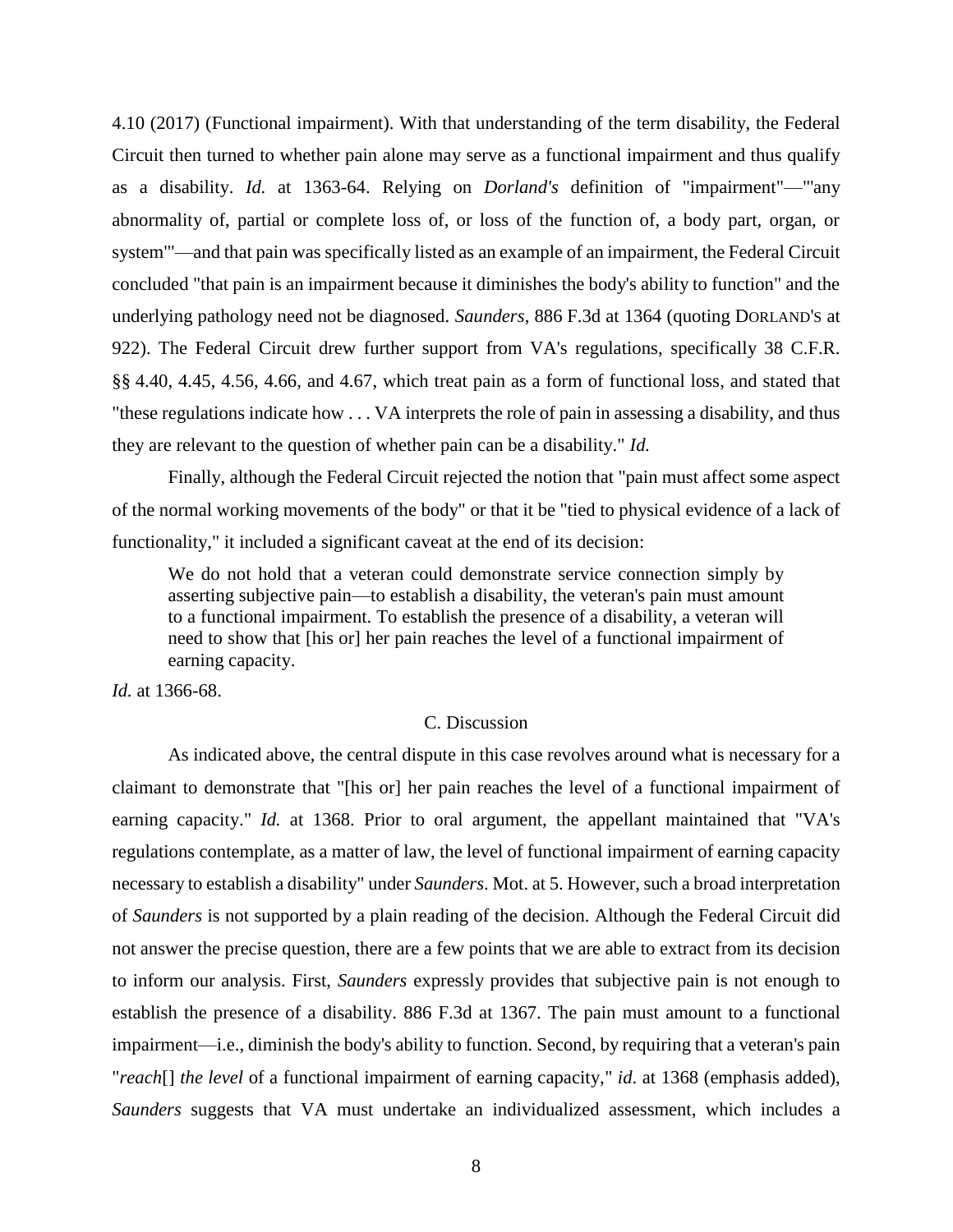preliminary evaluation of the degree of impairment. In other words, although pain alone *can* serve as a functional impairment, the mere existence of pain is not enough to constitute a disability.<sup>3</sup> It must impair earning capacity. Indeed, the Federal Circuit remanded Ms. Saunders's case for the Board to make necessary factual findings as to whether her pain "impaired her function" and the "scope of any such impairment." *Id.* at 1368-69.

The question thus remains what role, if any, does VA's rating schedule have in assessing the presence of a disability under section 1110.<sup>4</sup> Because VA's rating schedule reflects, "as far as can practicably be determined the average impairment of earning capacity," 38 C.F.R. § 4.1, and the Secretary conceded in *Saunders* that "'VA regulations invoke functional limitation as the indicator of reduced earning capacity and the barometer of disability,'" 886 F.3d at 1362 (quoting Appellee Br. at 22), the Court concludes that the rating schedule may serve as a proxy for determining whether certain manifestations may impair earning capacity.<sup>5</sup> Specifically, where VA has determined by regulation that *the average person* with certain manifestations would suffer an impairment of earning capacity, that may be relevant and instructive with regard to whether an individual veteran with similar manifestations has functional impairment of earning capacity.

But the appellant has not provided any persuasive reason to conclude that merely pointing to a diagnostic code that recognizes a symptom or manifestation as potentially affecting earning capacity demonstrates, as a matter of law, the level of functional impairment of earning capacity necessary to establish a disability in a particular claimant with the same manifestation, regardless

<sup>3</sup> The Court recognizes that, in *Petitti v. McDonald*, we rejected the Secretary's argument that the mere presence of joint pain is not sufficient to warrant a minimum compensable rating under 38 C.F.R. § 4.59. 27 Vet.App. 415, 423-27 (2015). However, *Petitti* involved the unique interplay between § 4.71a, DC 5002, and § 4.59, which the Court found equated painful motion with limitation of motion for purposes of a minimum compensable rating. *See id.*

<sup>4</sup> Because the appellant essentially limited his argument to the role VA's rating schedule plays in demonstrating that pain and its resulting effects rise to the level of a functional impairment of earning capacity, and argued that he was not required to present economic or vocational evidence showing that pain interfered with *his* occupational functioning, *see* Mot. at 3, the Court expresses no opinion as to the type and extent of the evidence required to demonstrate a functional impairment of earning capacity without regard to the rating schedule, including whether affirmative evidence of difficulty working would meet the *Saunders* requirement.

<sup>5</sup> Conversely, the Court recently concluded in *Martinez-Bodon v. Wilkie* that, although *Saunders*'s definition of disability in section 1110 is not limited to pain, the Secretary also may limit by regulation the types of conditions that constitute a disability for VA compensation purposes and the Court generally lacks jurisdiction to review those determinations. No. 18-3721, 2020 WL 4590176 (Vet. App. Aug. 11, 2020); *see id.* at \*6 (holding "that the *Saunders* definition of a 'disability' is constrained . . . by VA's decision to limit the psychiatric disabilities it would compensate," i.e., VA's regulations expressly limit compensation for psychiatric disabilities by requiring a diagnosis that conforms to the fifth edition of the *Diagnostic and Statistical Manual of Mental Disorders*).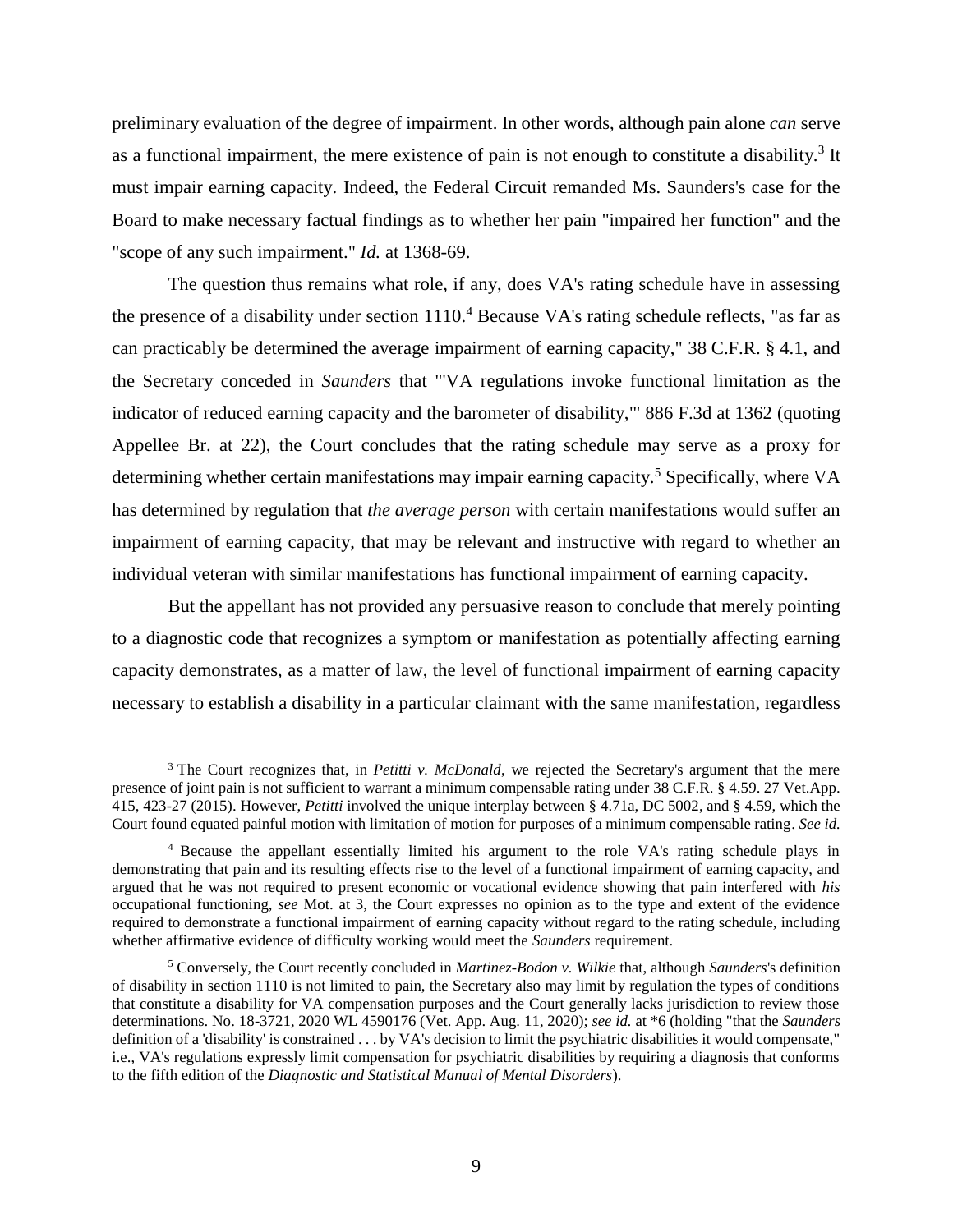of any evidence specific to the claimant as to the frequency, severity, or duration of the manifestation. Indeed, at oral argument, both parties essentially agreed that the existence of pain or difficulty sleeping is not enough to constitute a disability; rather, the Board must make the factual determination whether the appellant's manifestations rise to the level of a functional impairment in earning capacity. *See* OA at 10:53-11:26 (appellant's counsel stating that *Saunders*  "recognizes that not all pain is a disability" and providing an example that headaches for 5 minutes per year might not rise to the level of a disability), 23:00-23:13 (Secretary's counsel stating that pain must have an "effect"), 28:13-28:30 (Secretary's counsel maintaining that the pain must have some level of an effect such that it amounts to a functional impairment in earning capacity).

Accordingly, to establish the presence of a disability pursuant to *Saunders*, there must be competent evidence specific to the claimant tending to show that his or her impairment rises to a level to affect earning capacity, which may include showing manifestations of a similar severity, frequency, and duration as those VA has determined by regulation would cause impaired earning capacity in an average person. This conclusion is consistent with the purpose of veterans' compensation, which is to compensate veterans for reductions in earning capacity, and VA's rating schedule, which "has specific criteria designed to reflect the nature and severity of the [disability] with corresponding ratings based on the average impairment in earning capacity." *Sowers v. McDonald*, 27 Vet.App. 472, 478 (2016); *see* 38 U.S.C. § 1155; 38 C.F.R. §§ 3.321 (2020), 4.1, 4.10.

## D. Application

Here, the appellant initially argued that the diagnostic codes for fibromyalgia, sleep apnea, and mental health disorders, *see* 38 C.F.R. §§ 4.71a, DC 5025; 4.97, DC 6847; and 4.130, which he alleged contemplate sleep difficulties or disturbances, and §§ 4.45 and 4.59, which recognize that trouble sitting and painful motion are relevant considerations when rating musculoskeletal disabilities, demonstrated that his hip pain and its resulting effects constituted a disability under *Saunders*. Based on the foregoing discussion of what *Saunders* requires, the Court concludes that the appellant cannot rest solely on VA's regulations to establish that the Board erred when it found no current disability. Although the appellant may rely generally on VA's regulations to assert that VA recognizes difficulty sitting and sleeping as *the types* of manifestations that can cause functional impairment in earning capacity, he must also show that his manifestations are of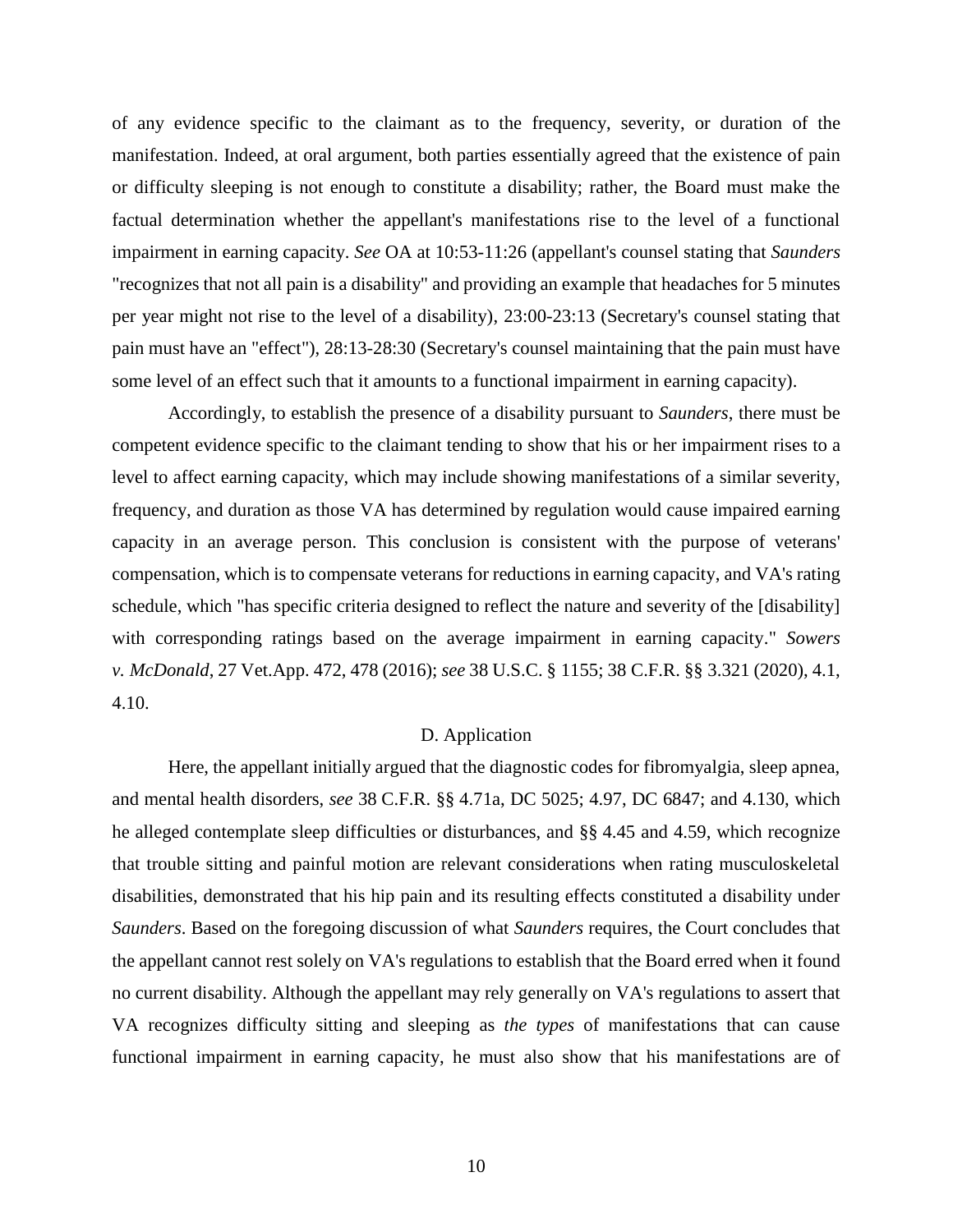sufficient severity, duration, and frequency that they effect his ability to function under the ordinary conditions of daily life.

In this regard, the parties dispute whether remand is warranted for the Board to reassess whether the evidence establishes the presence of a right hip disability. The appellant maintained that the Board considered only that he exhibited normal range of motion and that he could walk normally, and thus failed to address favorable evidence indicating that his pain interferes with sitting and sleeping. The Secretary, on the other hand, argued that the Board conducted the analysis required by *Saunders*; plausibly concluded that the appellant's right hip pain does not rise to the level of causing a functional impairment in earning capacity; and, although the Board did not expressly discuss the appellant's alleged sitting or sleeping difficulties, the appellant has not demonstrated prejudicial error.

The Court agrees with the Secretary that the appellant has not met his burden of demonstrating that any error on the part of the Board is prejudicial.<sup>6</sup> *See Sanders*, 556 U.S. at 409 (holding that the harmless-error analysis applies to the Court's review of Board decisions and that the burden is on the appellant to show that he or she suffered prejudice as a result of VA error). The Court acknowledges that the Board did not explicitly discuss the evidence now cited by the appellant as demonstrating difficulty sitting and sleeping. *See* R. at 8-9. But, the Board benefits from a presumption that it has considered all evidence of record, *see Newhouse v. Nicholson*, 497 F.3d 1298, 1302 (Fed. Cir. 2007) (holding that the Board is presumed to have considered all evidence presented in the record), and the Court has a statutory duty to assess prejudice, 38 U.S.C. § 7261(b)(2) (requiring the Court to "take due account of the rule of prejudicial error"). Further, as this Court recognized in *Simmons v. Wilkie*, the Court's harmless error authority is "exceedingly broad" and necessarily requires the Court to "go beyond the Board's analysis because '[t]he Board cannot predict every instance in which it might be found to have committed error,' and, therefore, 'cannot be expected to make specific factual findings that might facilitate a prejudicial error analysis.'" 30 Vet.App. 267, 284 (2018) (quoting *Vogan v. Shinseki*, 24 Vet.App. 159, 163 (2010)), *aff'd*, 964 F.3d 1381 (Fed. Cir. 2020).

<sup>&</sup>lt;sup>6</sup> In this regard, the Court stresses that we limit our analysis to the arguments presented by the appellant in his briefs and his concessions during oral argument concerning the insufficiency of the evidence. *See Shinseki v. Sanders*, 556 U.S. 396, 410 (2009) ("[T]he party seeking reversal normally must explain why the erroneous ruling caused harm[,] . . . by marshaling the facts and evidence.").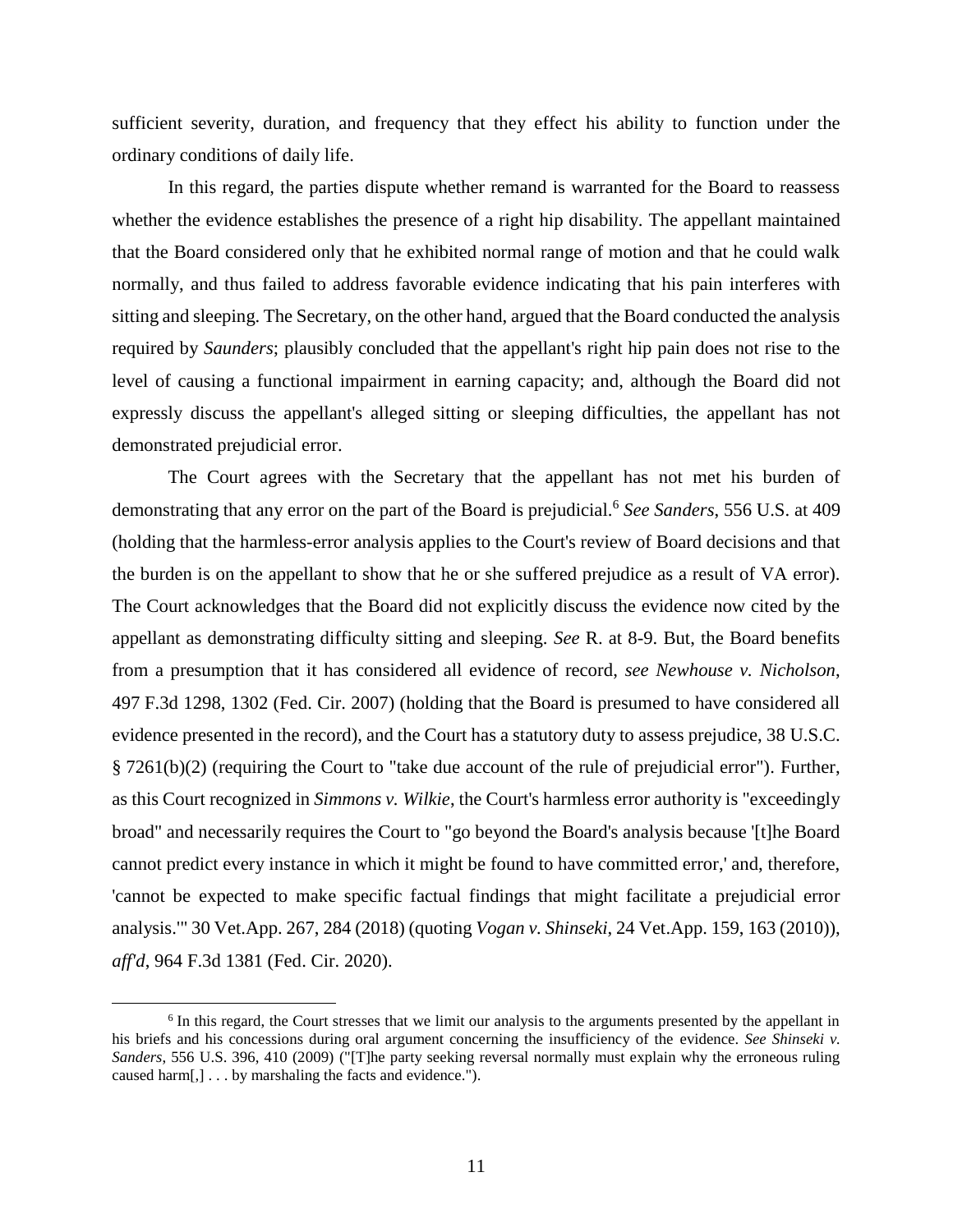In his opening brief and at oral argument, the appellant initially argued that the record contains objective evidence confirming that he experienced significant, constant, and chronic right hip pain and that his pain interfered with sitting and sleeping. Appellant's Br. at 8 (citing R. at 1879, 2513, 2741 (all VA treatment records from 2013)); OA at 11:30-11:47, 38:31-39:55 (referring to R. at 401, 996, 2513, 2516, 2741, 2818). However, the appellant did not explain how any of the cited evidence undermines the Board's determination that his pain was not so severe as to cause a functional impairment in earning capacity. R. at 9. Additionally, the appellant made several pivotal statements during oral argument that reinforce the Court's conclusion that he has not carried his burden of demonstrating prejudicial error. First, he conceded that the evidence does not clearly attribute difficulty sitting to his right hip pain, noting that pages 2513, 2741, and 2818 of the record also refer to back pain. OA at 40:30-41:35. This is significant because he also relied on two of those records—pages 2741 and 2818—to support his contention that his difficulty sleeping is related to his right hip pain. *Id.* at 39:21-39:53. Second, he stated that we do not yet have an examination that addresses the extent of his functional limitation and, importantly, he conceded that the record is premature as to the actual cause of his functional limitation. *Id.* at 39:55-40:25, 41:20-41:35.

Considering that the appellant essentially conceded that his treatment records do not clearly attribute difficulty sitting or sleeping to right hip pain and that the overall record does not contain evidence regarding the extent of any functional limitation, the Court is not convinced that he has demonstrated that the Board was required to explicitly discuss this evidence or that the outcome could have been any different had the Board done so. *See Sanders*, 556 U.S. at 410. Indeed, rather than explaining how the evidence he cites "could have made any difference," *Sanders*, 556 U.S. at 413, his concessions amount to an acknowledgment that it could not. Further, to the extent that the appellant, for the first time during oral argument, suggested that either VA failed in its duty to assist by not obtaining evidence regarding the extent of his functional limitations, or that a remand might trigger VA to further develop the record to determine the cause of his alleged limitations, the Court will not address these matters. 7 *See Carbino v. Gober*, 10 Vet.App. 507, 511 (1997)

<sup>&</sup>lt;sup>7</sup> Although the record does not reflect when the appellant retained current counsel, the Court notes that it appears from the Board decision that he retained counsel prior to the July 2018 Board decision and there is no indication or assertion that he raised a duty to assist argument below. *See Scott v. McDonald*, 789 F.3d 1375, 1377 (Fed. Cir. 2015) ("'[O]rderly procedure and good administration require that objections to the proceedings of an administrative agency be made while [the agency] has opportunity for correction in order to raise issues reviewable by the courts.'" (quoting *United States v. L.A. Tucker Truck Lines, Inc.*, 344 U.S. 33, 37 (1952))).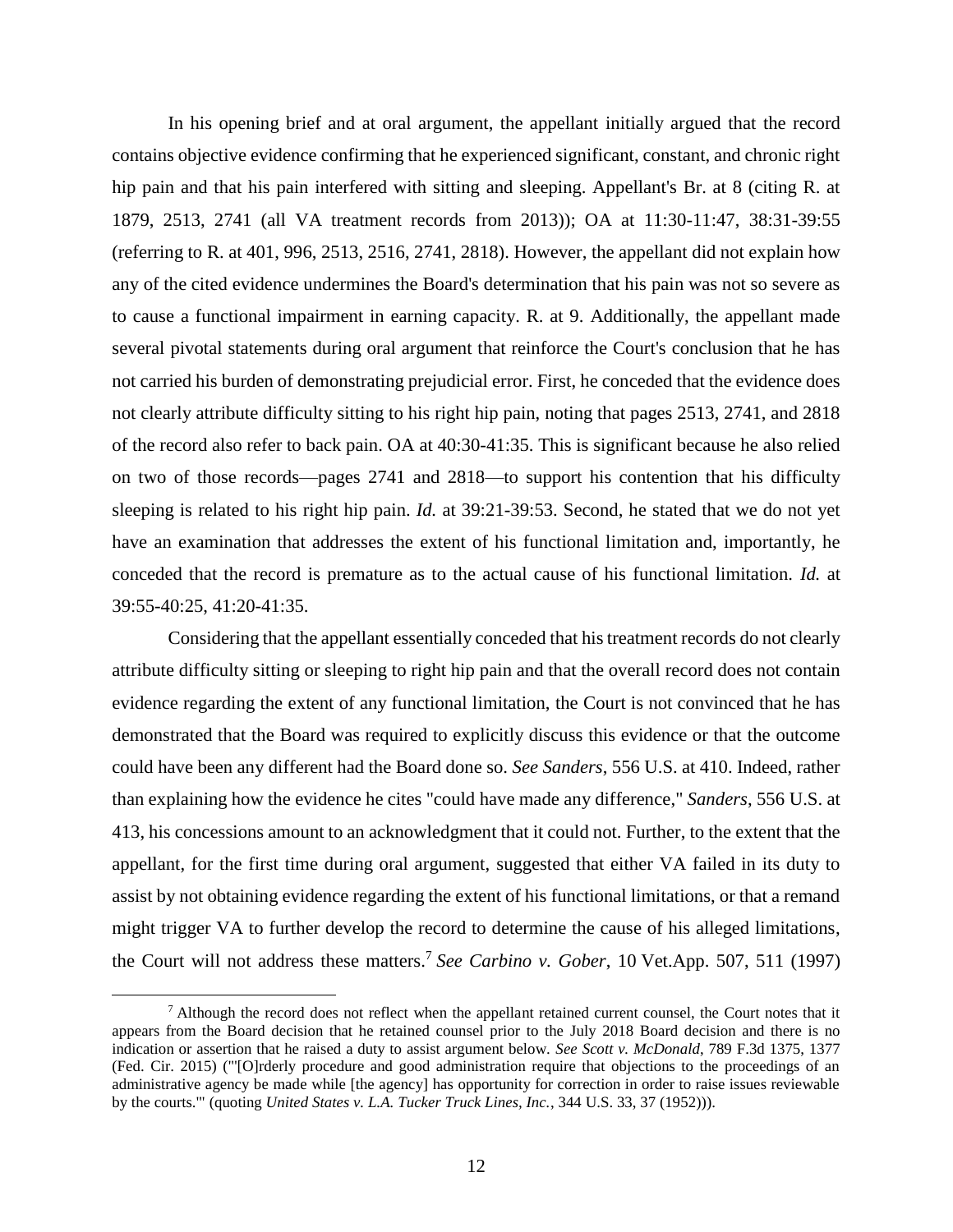(declining to review an argument first raised in the appellant's reply brief), *aff'd sub nom. Carbino v. West*, 168 F.3d 32, 34 (Fed. Cir. 1999) ("[I]mproper or late presentation of an issue or argument . . . ordinarily should not be considered."); *see also Untalan v. Nicholson*, 20 Vet.App. 467, 471 (2006); *Fugere v. Derwinski*, 1 Vet.App. 103, 105 (1990). Unlike other cases in which the Court has exercised its discretion to hear late-raised arguments, *see, e.g.*, *Crumlich v. Wilkie*, 31 Vet.App. 194, 202 (2019) (addressing a late-raised argument where "the Court was presented with a compelling allegation that the regulation VA ask[ed the Court] to apply conflict[ed] with the appellant's statutory rights and the Secretary's concessions appeared to confirm that allegation" and the Court thereafter obtained a written response from the Secretary), we decline to do so under these circumstances.

Finally, we are compelled to refute our dissenting colleague's contentions that we (1) are applying "a legally erroneous standard to assess whether the appellant was prejudiced by the Board's" decision, *post* at 16, and (2) erred by declining to address the appellant's late-raised argument concerning the duty to assist, *see id.* First, the Supreme Court's decision in *Sanders*  "requires [that we] apply the same kind of 'harmless-error' rule that courts ordinarily apply in civil cases," 556 U.S. at 406, which means that the burden falls on *the appellant* to show that the Board's error was harmful, *see id.* at 409-10. This is the standard that we apply today. To be sure, we do not purport to assess the relevance, competence, credibility, or weight of the evidence; we conclude that the appellant has not satisfied his burden of showing that the Board overlooked evidence prejudicial to the outcome of his case. Further, this Court, the Federal Circuit, and the Supreme Court have applied the same standard under similar circumstances. *See, e.g.*, *Sanders*, 556 U.S. at 413 (concluding that appellant Sanders had not met the burden of showing that he suffered prejudice as a result of VA error, after announcing in the same decision that he bore that burden); *Waters v. Shinseki*, 601 F.3d 1274, 1277 (Fed. Cir. 2010) (addressing, in the first instance, the correct evidentiary standards in 38 U.S.C. § 5103A(d)(2), but declining to remand because the appellant had "not shown any factual basis for his claim" and thus "any possible error by the Board in using the wrong standard . . . could not have prejudiced [him]"). Conversely, the dissent speculates, based on evidence that the appellant does not rely on, that it is conceivable that the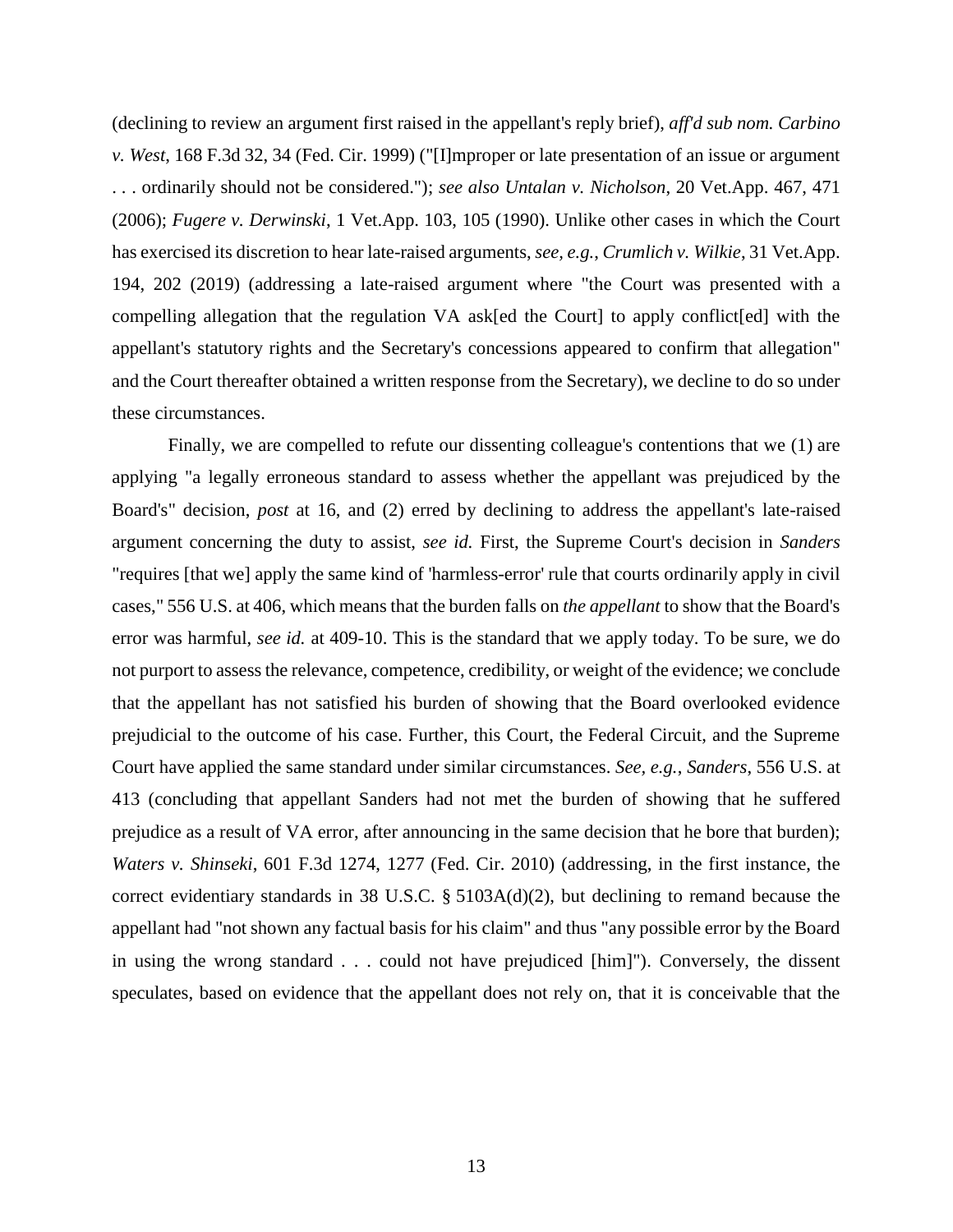Board might have come to a different result.<sup>8</sup> But that is not the standard. And, even if it were, it was the appellant's obligation to make that showing.

Second, declining to address the appellant's late-raised argument is consistent with decades of caselaw from our Court and higher courts and is particularly warranted here, considering that he did not raise the argument until the rebuttal portion of oral argument, it has not been briefed by either party, the appellant did not offer any explanation for why the issue was not raised previously, and even though after oral argument he filed a motion including substantive arguments, he did not raise the duty to assist or seek leave to submit argument on that issue. *See United States v. Sineneng-Smith*, 140 S. Ct. 1575, 1579 (2020) ("[A]s a general rule, our system 'is designed around the premise that [parties represented by competent counsel] know what is best for them, and are responsible for advancing the facts and argument entitling them to relief.'" (second alteration in original) (quoting *Castro v. United States*, 540 U.S. 375, 386 (2003) (Scalia, J., concurring in part and concurring in judgment))). In sum, the appellant had ample opportunity to raise the matter of VA's duty to assist and he has offered us no reason to exercise our discretion to address on the merits a brief, unsupported statement made only in the waning moments of oral argument.

### **III. CONCLUSION**

The appeal of the Board's July 19, 2018, decision denying disability compensation for low back and left knee disabilities is DISMISSED. After consideration of the parties' pleadings and a review of the record, the Board's decision denying disability compensation for a right hip disability is AFFIRMED.

ALLEN, *Judge*, concurring in part and dissenting in part: I join sections I, II.A, II.B, and II.C of the Court's opinion in full and without reservation. The Court clearly and accurately explains how a claimant can establish that his or her subjective pain qualifies as a disability under 38 U.S.C. § 1110 because the pain reaches a level that causes functional impairment of earning

<sup>&</sup>lt;sup>8</sup> Indeed, only 5 of the 16 entries listed in the appendix to the dissent mention the right hip; the appellant conceded at oral argument that 3 of those entries are unclear with regard to whether the examiner's notations refer to the appellant's right hip or his back; 10 of the 16 entries were not cited by the appellant in support of his right hip claim; and 1 record was not cited at all by the appellant.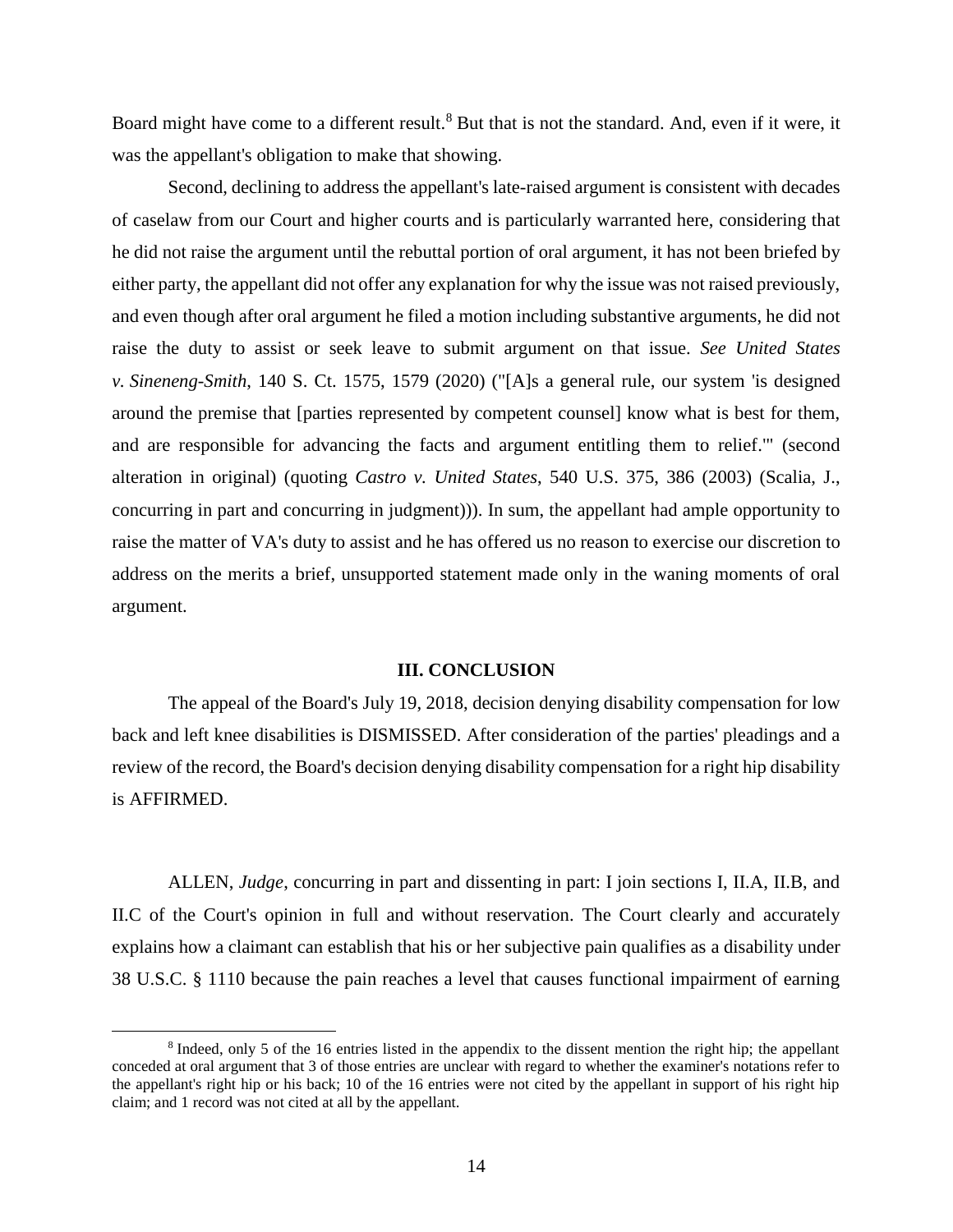capacity. *See Saunders v. Wilkie*, 886 F.3d 356, 1367-68 (Fed. Cir. 2018). I part ways with the majority with respect to the Court's application of its new rule to Mr. Wait's claim. I would remand the matter for the Board to assess the record evidence in the first instance under the legal test we have laid out. Therefore, I respectfully dissent from sections II.D. and III of the Court's opinion.

As an initial matter, I agree with the portion of section II.D. of the majority opinion explaining that a claimant

cannot rest solely on VA's regulations to establish that the Board erred when it found no current disability. Although the appellant may rely generally on VA's regulations to assert that VA recognizes difficulty sitting and sleeping as *the types* of manifestations that can cause functional impairment in earning capacity, he must also show that his manifestations are of sufficient severity, duration, and frequency that they effect his ability to function under the ordinary conditions of daily life.

*Ante* at 10-11 (emphasis in original). But having recognized this point, the majority determines for itself that the evidence concerning the aspects of the rating schedule to which appellant cites to establish functional limitations on his earning capacity (those concerning sitting and sleeping) is insufficient to establish prejudicial error. That is where I believe the majority errs.

I have included as an appendix to this opinion a list of evidence in the record related to how appellant's hip pain may result in difficulties sitting and sleeping. I do not maintain that this evidence *requires* that a factfinder rule in appellant's favor. The factfinder would have to conclude that appellant's subjective hip pain sufficiently impacts his daily life in terms of the severity, frequency, and duration of the impairments in his ability to sit and sleep so as to qualify his pain as a "disability" under *Saunders*. Perhaps it does or perhaps it does not. My point is that the Board, as factfinder, should have the opportunity to assess the evidence on these questions in the first instance. I have three principal areas of disagreement with the majority's approach.

First, the majority states that even though the Board did not discuss certain evidence, we can presume that it considered that evidence. *See ante* at 11 (citing *Newhouse v. Nicholson*, 497 F.3d 1298, 1302 (Fed. Cir. 2007)). I have no problem with this legal principle in the abstract. But it doesn't get us very far in this case. The reason is that even if we assume the Board looked at every piece of evidence in the record that bears on anything even remotely related to appellant's pain and its relationship to impairments in sitting and sleeping, the Board did not have the benefit of today's decision. It is only today that we have articulated the appropriate legal test for determining whether pain qualifies as a disability due to a proxy relationship to something the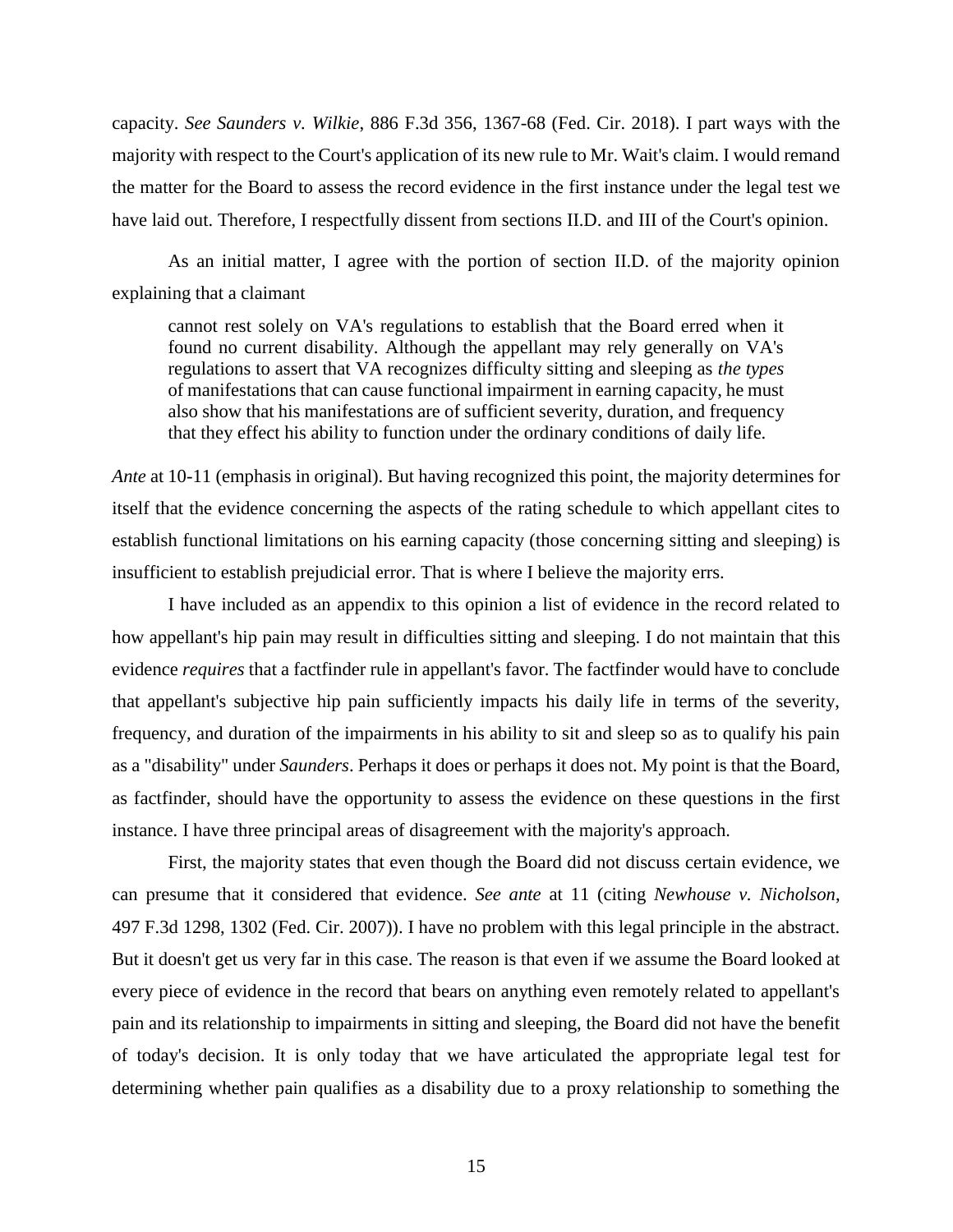rating schedule considers an impairment. Without the Board knowing what questions it was asking – something I underscore we only establish in this opinion – the presumption that it looked at all the evidence is neither here nor there.

Second, the majority declines to consider appellant's argument that VA would have been required to assist him in developing evidence to meet his evidentiary burden. *See ante* at 12-13. The majority does so because the argument was not advanced before the Agency or in the opening brief before us. *Id*. I agree we have discretion to deem arguments waived in these circumstances and will often do so. But in this case, we are dealing with what amounts to an entirely new legal principle brought to life in *Saunders*. And until today, the contours of how one meets the burden *Saunders* imposed was undefined. In my view, judges and counsel alike were working through the difficult issues in this case as if we were exploring an uncharted landscape. It is entirely understandable that parties would recognize later in the journey approaches to the problem that were not apparent at the beginning. Moreover, I see no prejudice to the Secretary if we were to consider this aspect of appellant's argument. I believe the majority abuses its discretion by declining to address appellant's argument in the context of this first-impression legal issue.

Finally, I believe the majority uses a legally erroneous standard to assess whether appellant was prejudiced by the Board's failure to conduct the analysis required under today's decision. It is true that we have held that our authority to consider the harmful nature of an error is "exceedingly broad." *Simmons v. Wilkie*, 30 Vet.App. 267, 284 (2018); *see* 38 U.S.C. § 7261(b)(2). But that does not mean that our authority is limitless. I invite the reader to skim the list of record evidence in the appendix to this opinion. In order to reach its conclusion that the evidence is legally insufficient for appellant to prevail (which must be the case for the error here to be harmless), the majority must (1) determine whether each piece of evidence is relevant (i.e., does the impairment relate to appellant's hip pain, or something else?); (2) assess the competency of each piece of evidence; and (3) determine credibility matters where necessary. After doing all that, the majority then must weigh all this evidence to determine what it tells us (individually and collectively one would assume) about the frequency, severity, and duration of two different impairments (sitting and sleeping). This is quite a complex balancing of multiple evidentiary questions. Then, the majority must take the evidence it has determined to be relevant, competent, and credible and that it has weighed and balanced with respect to frequency, severity, and duration for the two impairments at issue and reach a conclusion about whether all the evidence, appropriately weighed,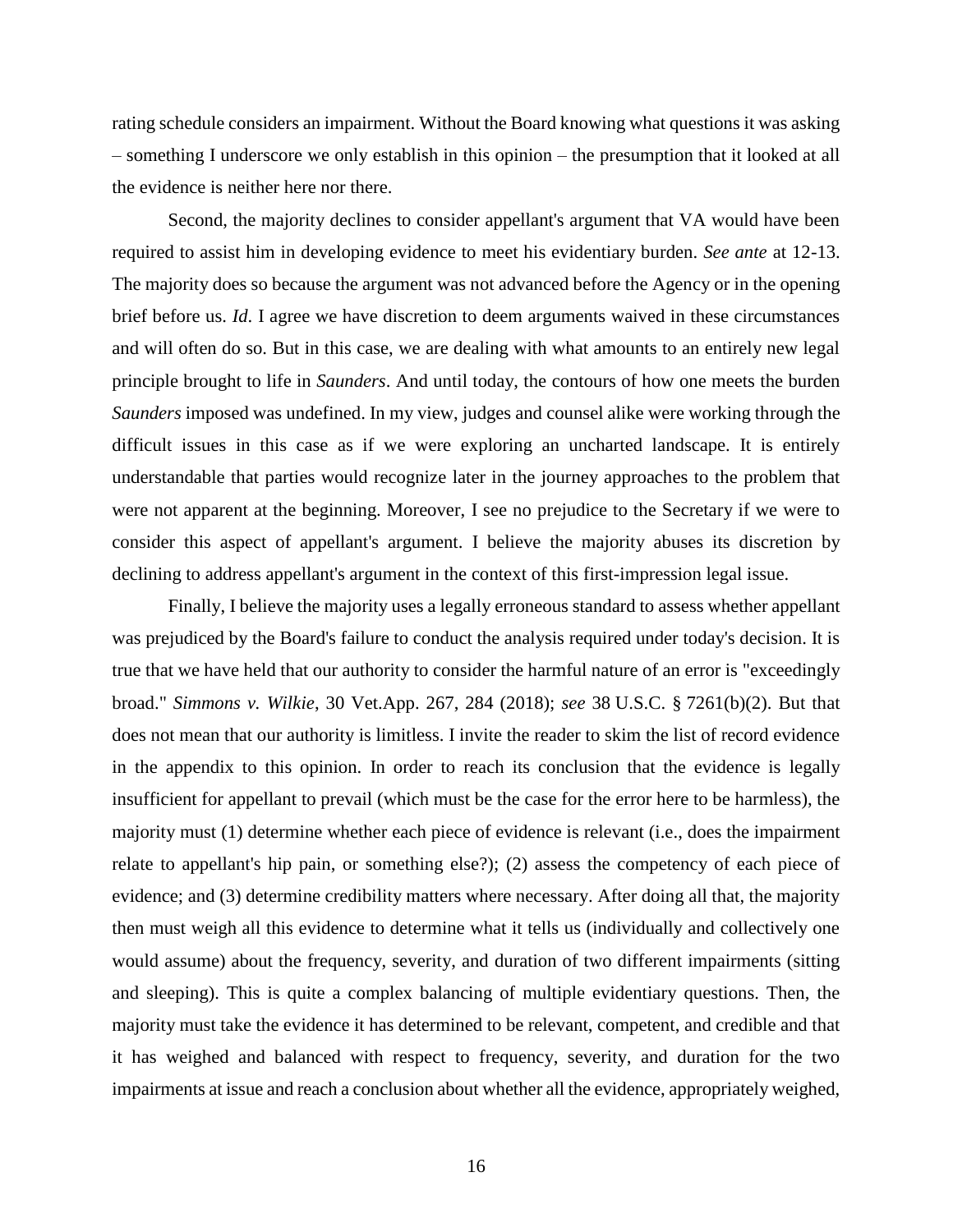satisfies *Saunders* as we have interpreted it. And to top it off, the majority needs to do all this in a case of first impression. In short, the breadth, depth, and scope of the majority's factfinding goes well beyond the appropriate boundaries to assess prejudicial error no matter how "exceedingly broad" such boundaries may be.

Do not get me wrong. As I noted above, I am not saying the evidence compels a ruling in favor of appellant or even necessarily makes such a ruling more likely than not. But it certainly is not a foregone conclusion that a factfinder would rule against appellant. I would remand this appeal so that the Board, as factfinder, could review Mr. Wait's claim subject to appellate review in this Court should that be necessary. He might not prevail before a true factfinder, but he should at least be given the chance to do so. Therefore, I respectfully dissent from sections II.D and III of the Court's opinion.

# **Appendix to Opinion of Allen, J. Summary of Record Evidence**

- *February 12, 2013, VA Treatment Note*: Appellant sought treatment for, among other things, tenderness in his hip. He reported to a VA clinician that "[s]ince being placed on medical leave in 2008, he has worked painting/construction jobs prior to being unable to work in the summer of 2012 when his pain no longer allowed him to physically carry an occupation." R. at 2810.
- *February 20, 2013, VA Social Work Assessment*: A VA social worker noted under the heading "Potential Employability" that appellant reported that "[d]ue to back and knee issues he feels he is not able to work at this time." R. at 2585. Appellant later during the consultation, stated that he needed to "cure pain from my injuries, am unable to sit, walk, and bend for long periods." R. at 2589.
- *February 21, 2013, VA Nursing Note*: A VA clinician examined and assessed appellant's pain as well as chronic pain. Appellant complained of right hip pain and reported that sitting and standing for too long make his pain worse. The clinician also noted that "[p]ain or discomfort has interfered with the patient[']s quality of daily life in sleep/general activity/mobility." R. at 2818. Appellant also reported that his pain interferes with sleep and work. R. at 2819-10.
- *February 21, 2013, VA Vocational Rehabilitation Assessment*: Appellant reported to the VA specialist that the reason he left his job as a paramedic was because of his knee and back injuries. R. at 2787.
- *February 28, 2013, VA Nursing Note*: Appellant reported to a VA clinician that his back, knee, and hip pain had worsened. Because of his pain, he reported that he sleeps intermittently and has "problems even sitting down due to increased pain." R. at 2741.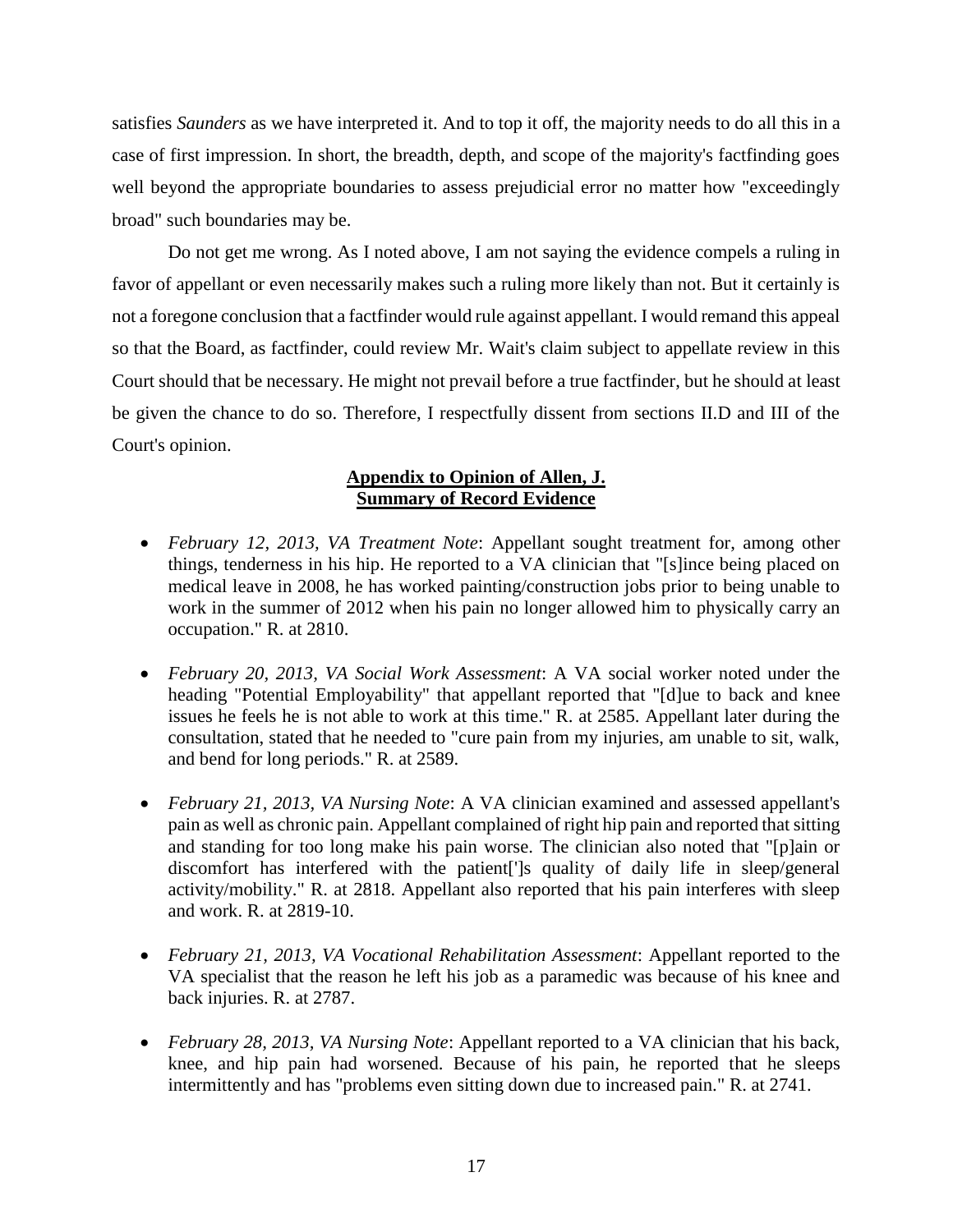- *March 4, 2013, VA Treatment Note*: Appellant underwent a chronic pain evaluation and it was noted that appellant's pain location has not changed and it interferes with his sleep, work, chores, or hobbies, and his ability to walk. A VA clinician noted that appellant's pain goal had not been met because the scores were not "within acceptable range." R. at 2731.
- *May 1, 2013, VA Treatment Note*: Appellant was examined for "sharp and aching" pain in his right hip. The VA clinician noted appellant's reports that sitting and lying down caused radiating pain. R. at 2632-33. Appellant also reported that it feels better when he is walking. R. at 2633.
- *June 5, 2013, VA Pain Management Consultation Note*: Appellant reported to a VA clinician that he has chronic right hip pain that radiates down his leg and it gets worse "with sitting and lying down. He stated that it feels the best being up and moving around." R. at 2513.
- *July 18, 2013, VA Emergency Department Note*: Appellant reported to a VA clinician that he "[c]annot sleep due to pain in his low back at the spine and his [left] knee." R. at 372.
- *August 14, 2013*, *VA Treatment Note*: This record is incomplete; however, a VA clinician noted that appellant was walking without distress and "able to sit and stand well." R. at 1911. It is important to note that this document is an outlier when considered with the other evidence of record.
- *August 15, 2013, VA Emergency Department Note*: Appellant reported to a VA clinician that sitting and lying down makes his back and knee pain worse and that nothing has made his pain better. R. at 223. This information was also restated in an addendum to the treatment note. R. at 1879.
- *September 18, 2013, VA Vocational Rehabilitation Consultation Note*: Appellant informed the VA specialist that he would like return to work but "sitting down is difficult and walking is difficult" because of his knee. R. at 2173.
- *October 2, 2014, VA Behavioral Health Care Management Note*: Appellant stated that he has not noticed any improvement in his mood or pain since taking certain medications. He complained about continued sleep issues, stating that it takes him over an hour to fall asleep and that he will wake up about four to six times each night. The VA clinician noted that among other things, his insomnia symptoms are consistent with his previous assessment three months earlier. R. at 1285.
- *February 3, 2015, VA Pain Management Progress Note*: Appellant discussed strategies with a VA clinician for medication that would reduce pain and improve his sleep. R. at 1237.
- *February 3, 2015, VA Primary Care Nursing Note*: Appellant reported to a VA clinician that daily activity and "prolong[ed] sitting" makes his pain worse. He was also asked what